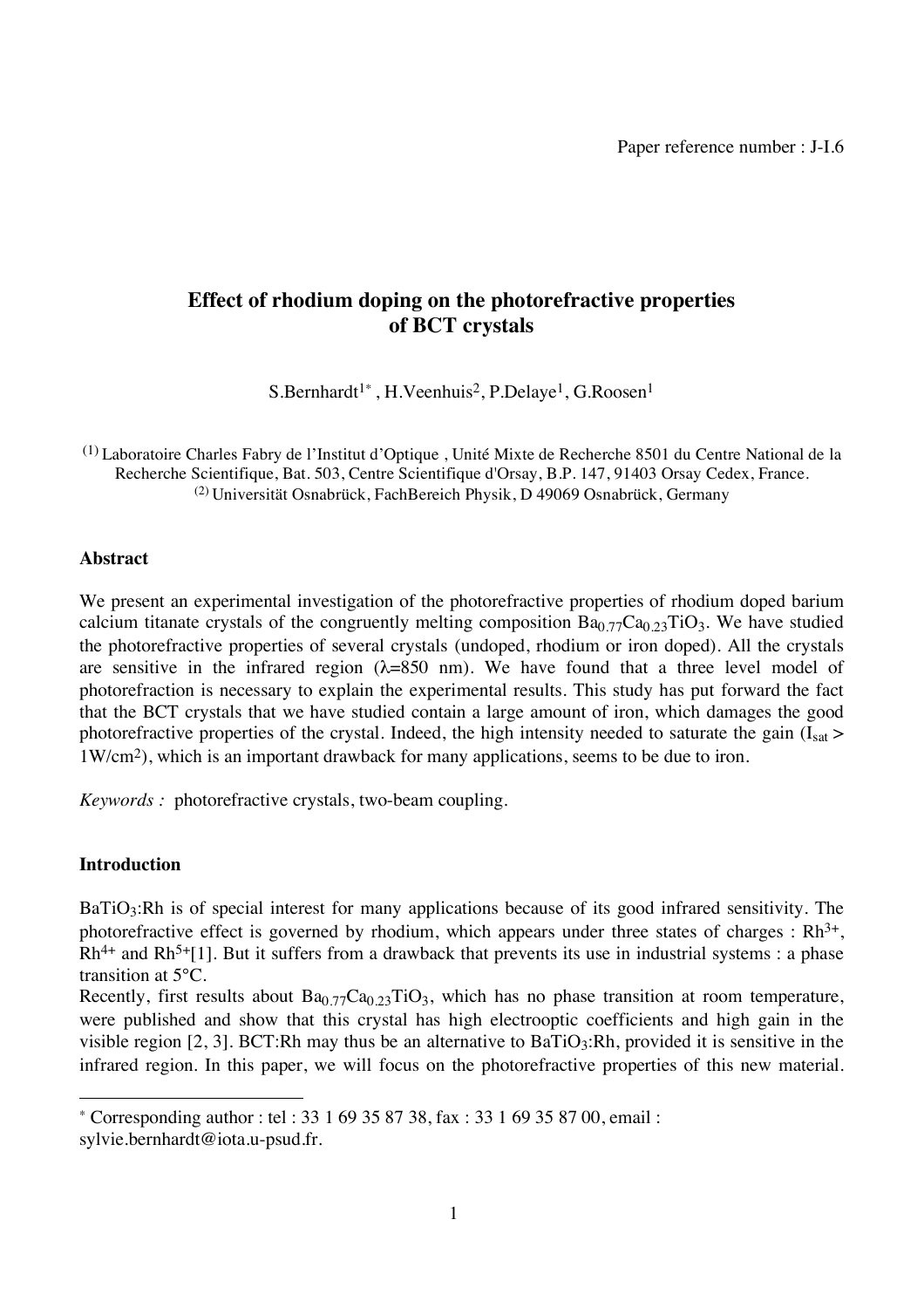Absorption and two-beam coupling gain measurements are carried out in order to find out whether rhodium doping improves the photorefractive performances of BCT.

## **1. Experimental results**

#### *1.1. Crystals*

BCT crystals with 0, 220, 370, 600, 1000 and 2000 ppm of rhodium and 140 ppm of iron in the melt are studied. Typical dimensions are  $2*3*4 (=c)$  mm<sup>3</sup>.



Figure 1 : Absorption as a function of wavelength.

The absorption spectra are presented in Fig.1. The influence of rhodium on absorption is the same as in BaTiO<sub>3</sub>:Rh with a large absorption band around 600 nm. This absorption band is proportionnal to the amount of rhodium in the BCT:Rh crystals. However, we point out that the absorption spectra for the undoped and the iron doped crystals are similar.

## *1.2. Two-beam coupling experiments*

We carried out two kinds of measurements of the photorefractive gain. Firstly, we studied the dependance of the gain with the grating spacing. Secondly, we measured the photorefractive gain as a function of light intensity. In all experiments, we used a DBR laser diode at 850 nm. From the steady state intensities of the transmitted weak signal beam without and with illumination by the pump beam, we calculate the two beam coupling coefficient. Each measurement datum corresponds to a measurement in attenuation and in amplification allowing to separate the photorefractive contributions from an eventual absorption component (induced absorption or absorption grating). The incident beams enter the crystal symmetrically.

Two-beam coupling measurements versus the grating wave vector were carried out for ordinary polarization (Fig.2a). We checked that the laser intensity was sufficient to saturate the photorefractive gain in all experiments.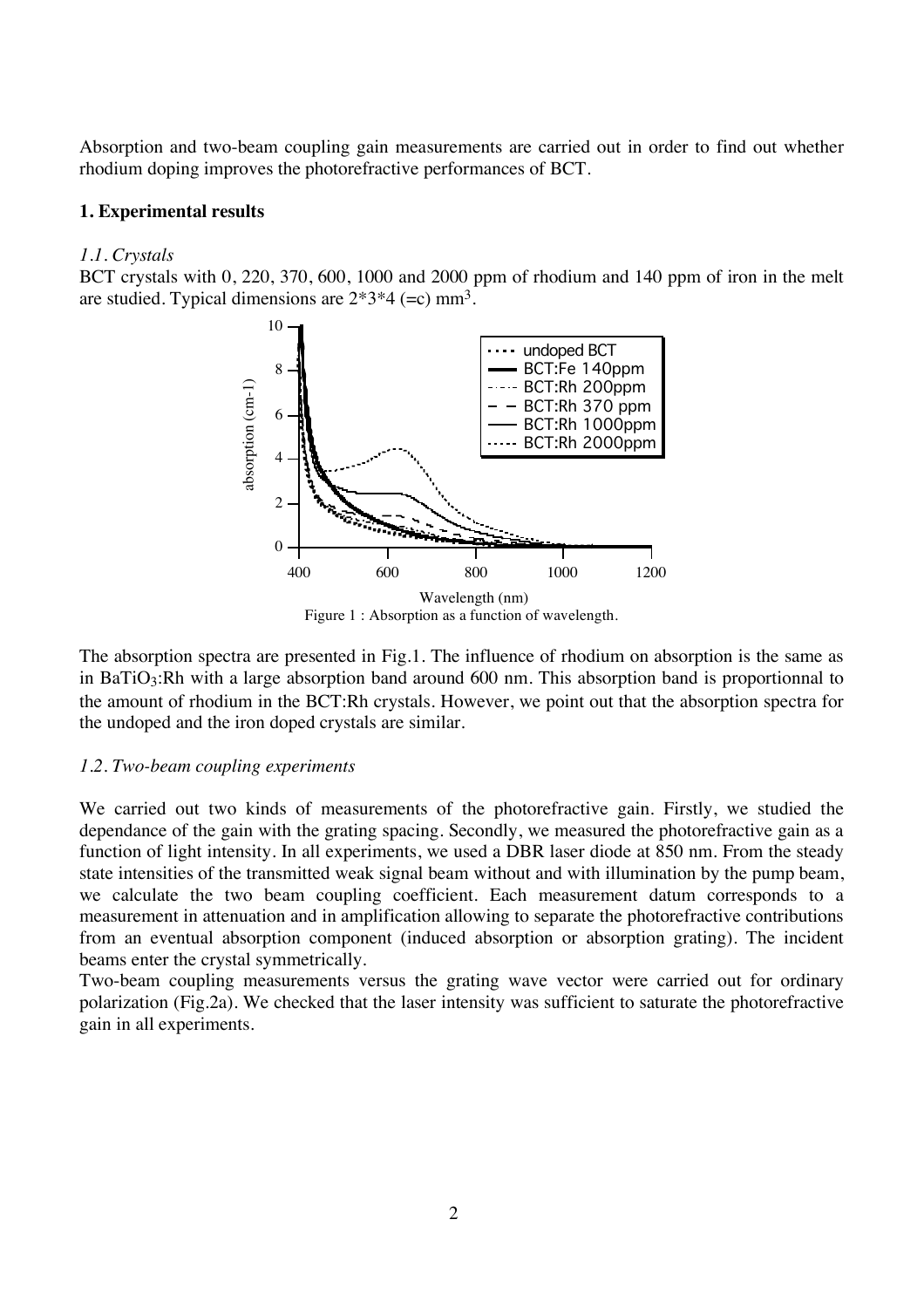

Figure 2 (a) Photorefractive gain in ordinary polarization as a function of the grating wave vector.(b) Normalized photorefractive gain as a function of intensity

We deduced from these experiments the value of the effective trap density  $N_{\text{eff}} = (8 \pm 2) \cdot 10^{22} \text{ m}^{-3}$ , which is almost constant for all crystals .

Gain as a function of incident illumination was also measured (Fig.2b). We found that the intensity necessary to saturate the gain  $(I<sub>sat</sub>)$  increases when the quantity of rhodium decreases and is even higher for the undoped and iron doped samples. Furthermore,  $I_{\text{sat}}$  is 1000 time higher in BCT:Rh than in BaTiO<sub>3</sub>:Rh. This is an important drawback for many applications.

## **2. Discussion about the charge transport model**

To explain our experimental results, we considered several models of charge transport, beginning with the most simple, and checked if they fulfilled the following conditions :

- the effective trap density is almost independent of the amount of rhodium doping.
- the iron doped and undoped samples are sensitive at 850 nm.
- the intensity necessary to saturate the gain increases when the amount of rhodium decreases.

## *2.1. Two-level model with three-charge states of rhodium*

It is established that the properties of  $BaTiO_3:Rh$  in the infrared region are well described by a twolevel model with three states of charge of rhodium [1,4].

To explain the charge transport in BCT:Rh, we first try to use the same model. We performed numerical simulations in order to see if we can explain the experimental results with this model. Many material parameters (such as the photoionization cross sections, the thermal ionization rates, the compensation density and the total amount of rhodium) are unknown for BCT and we first used the parameters we have determined for  $BaTiO<sub>3</sub>:Rh$  in other experiments. Then we varied the values of these parameters around the initial ones. But we never found a set of parameters that fulfilled the first condition. Furthermore, this assumption cannot explain the fact that the iron doped and undoped crystals are sensitive at 850 nm.

#### *2.2. Rhodium is an acceptor, one-level model of photorefractivity*

Another possibility was that rhodium does not contribute directly to the photorefractive effect but was only an acceptor. We first supposed that the photorefractive effect was governed by the simpliest model: a one-center model [5] (may be  $Fe^{3+/4+}$ ). But in a one-level model, the effective trap density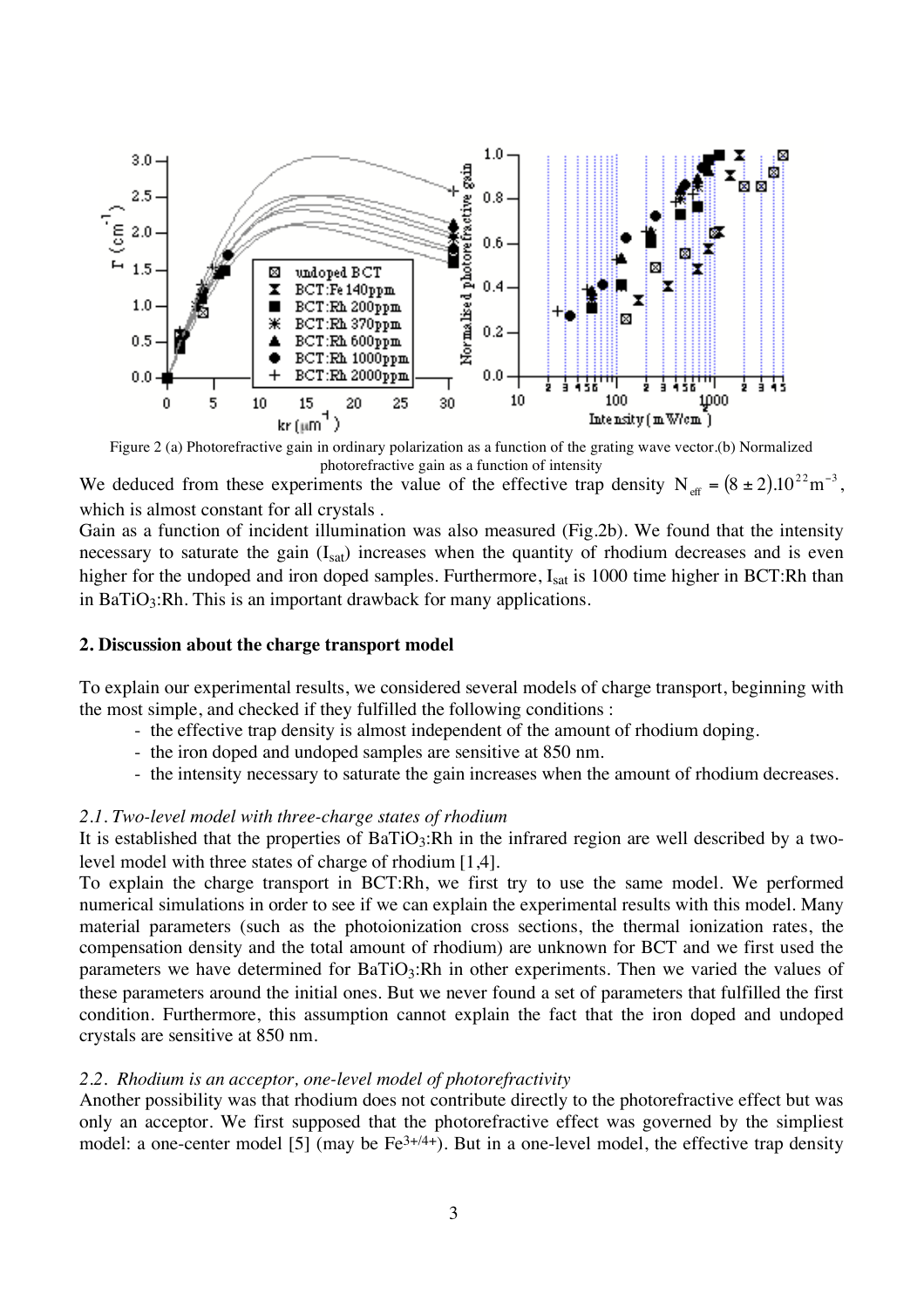expresses analitically and always depends on the compensation density. If rhodium acted as an acceptor, it would change the compensation density and thus the effective trap density. This is in contradiction with the first condition.

## *2.3. Rhodium is an acceptor, two-level model with three states of charge*

As a one-center model did not explain our results, we performed numerical simulations of a two-level model (may be  $Fe^{3+/4+}$  and  $Fe^{4+/5+}$ ). To simulate a variation of the amount of rhodium in the crystal, we changed the compensation density and then the effective trap density changed and Isat varies in a way that was in contradiction with the experimental results.

## *2.4. Three level model : three states of charge of rhodium, two states of charges of iron*



Figure 3 : Schematic energy level diagram of BCT:Rh.

This assumption is based on two observations. Firstly, the absorption band in the near infrared shows that absorption increases proportionally to the amount of rhodium and that the undoped sample has almost the same absorption spectra as the iron doped. Secondly, both the undoped and the iron doped crystals are sensitive in the infrared. That is why we considered that both rhodium and iron participate in the photorefractive effect in BCT:Rh, iron being the center supposed to participate in the photorefractive effect in the undoped and iron doped samples (Fig.3). Numerical simulations of this three-level model [6] led us to a set of parameters that enables to fit our experimental results (Fig.4).



Figure 4 : comparison between experimental and simulated curves

**Conclusion**